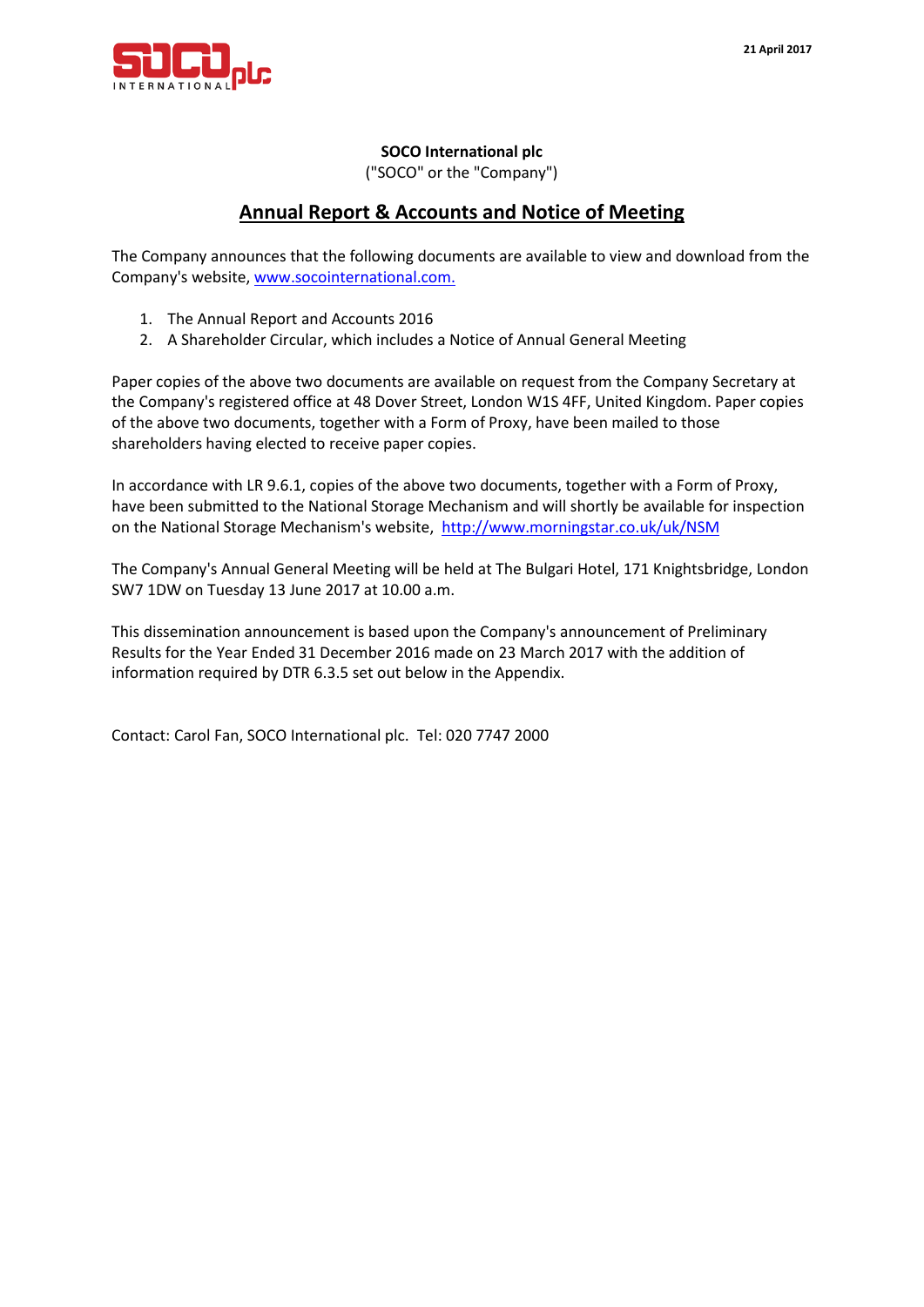

# **Appendix**

Following the release of the Company's Preliminary Results for the Year Ended 31 December 2016 made on 23 March 2017 additional information is set out below in accordance with DTR 6.3.5.

# **1. DIRECTORS' RESPONSIBILITY STATEMENT**

*The following is extracted from page 49 of the Company's Annual Report and Accounts 2016 at [www.socointernational.com.](http://www.socointernational.com/)*

### **DIRECTORS' RESPONSIBILITY STATEMENT**

The Directors confirm that, to the best of each person's knowledge:

(a) the Financial Statements set out on pages 90 to 112, which have been prepared in accordance with applicable United Kingdom law and IFRS as adopted by the European Union, give a true and fair view of the assets, liabilities, financial position and loss of the Company and the Group taken as a whole;

(b) this Directors' Report along with the Strategic Report, including each of the management reports forming part of these reports, includes a fair review of the development and performance of the business and the position of the Company and the Group taken as a whole, together with a description of the principal risks and uncertainties that they face; and

(c) the annual report and the Financial Statements, taken as a whole, are fair, balanced and understandable and provide the information necessary for the shareholders to assess the Group's performance, business model and strategy.

By order of the Board Cynthia Cagle Company Secretary 22 March 2017

## **2. PRINCIPAL RISKS AND UNCERTAINTIES**

*The following description of the principal risks and uncertainties is extracted from the Risk Management Report (pages 26 to 31) of the Annual Report and Accounts 2016 at [www.socointernational.com](http://www.socointernational.com/)*

**Key: PR** Principal Risks

| <b>PR</b> | HEALTH, SAFETY, ENVIRONMENTAL AND SOCIAL RISKS                                                                                                                                                                                                                                                                                                                                                                                                                                                                                                                                                                                                            | <b>MITIGATION</b>                                                                                                                                                                                                                                                                                                                             |
|-----------|-----------------------------------------------------------------------------------------------------------------------------------------------------------------------------------------------------------------------------------------------------------------------------------------------------------------------------------------------------------------------------------------------------------------------------------------------------------------------------------------------------------------------------------------------------------------------------------------------------------------------------------------------------------|-----------------------------------------------------------------------------------------------------------------------------------------------------------------------------------------------------------------------------------------------------------------------------------------------------------------------------------------------|
|           | The Group operates in an industry sector with high risk<br>operating conditions and HSES risks. These risks include<br>major equipment and materials failures, which could<br>potentially harm the workforce, the public and/or the<br>environment. Additionally, it operates in regions where<br>there is a greater risk of economic or social instability<br>and where local attitudes to risk differ compared with<br>nations with more established or developed economies.<br>Accordingly, the Group may be exposed to specific risks<br>in relation to social and environmental factors as well as<br>health and safety matters, including security. | SOCO aims to mitigate such risks by implementing the<br>SOCO HSES MS on all SOCO-operated projects. The<br>SOCO HSES MS facilitates best practice international<br>standards, which exceed national requirements in some<br>countries. Further details of how SOCO addresses these<br>risks can be found in the CSR Report on pages 32 to 43. |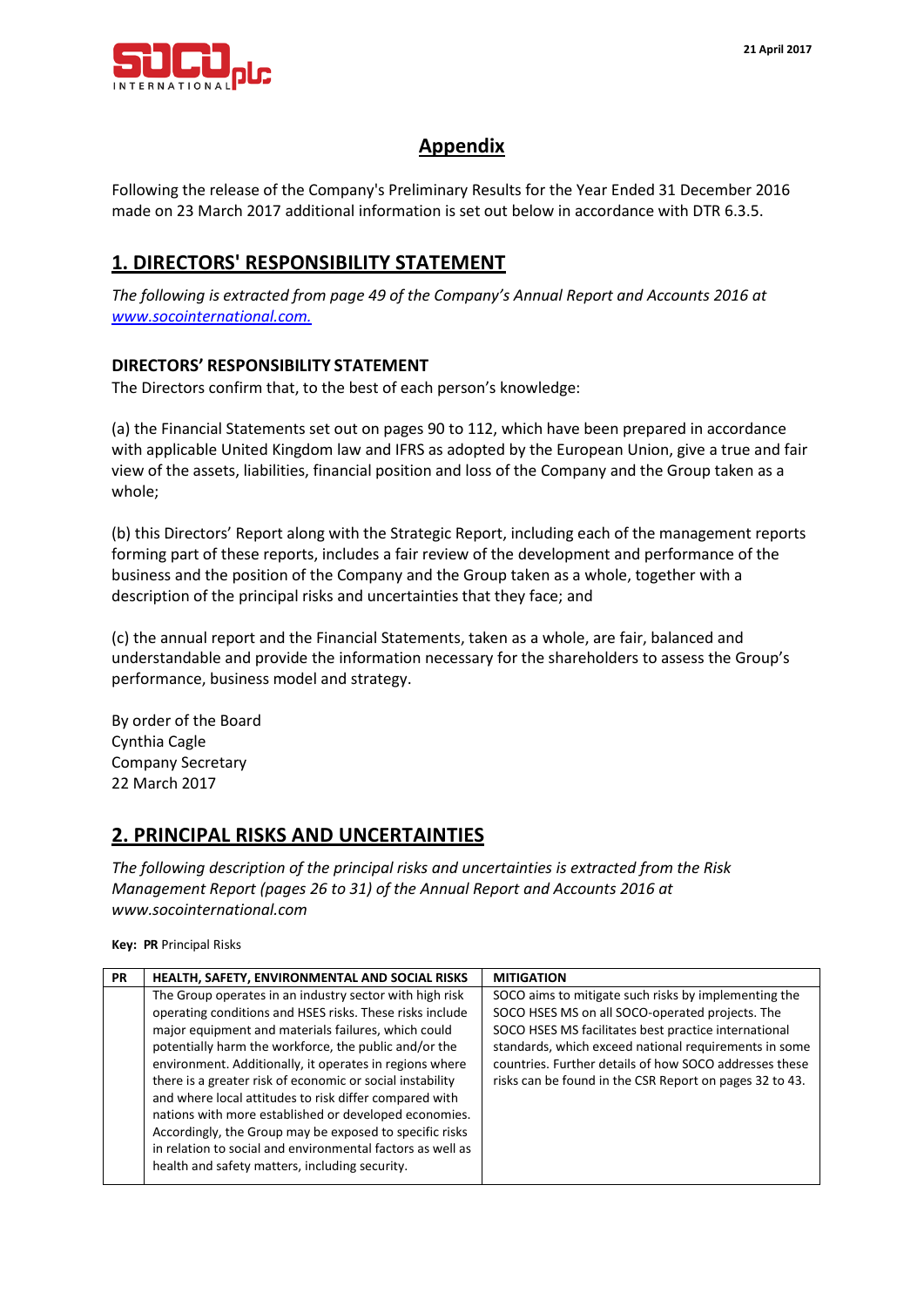

| PR | <b>COMMODITY PRICE RISK</b>                                                                                                                                                                                                                                                                                                                                                                                                                                                                                                                                                                                                                                                                                                                                                                                                                                                           | <b>MITIGATION</b>                                                                                                                                                                                                                                                                                                                                                                                                                                                                                                                                                                                                                                                                                                                                                                                                                                                                                                    |  |  |
|----|---------------------------------------------------------------------------------------------------------------------------------------------------------------------------------------------------------------------------------------------------------------------------------------------------------------------------------------------------------------------------------------------------------------------------------------------------------------------------------------------------------------------------------------------------------------------------------------------------------------------------------------------------------------------------------------------------------------------------------------------------------------------------------------------------------------------------------------------------------------------------------------|----------------------------------------------------------------------------------------------------------------------------------------------------------------------------------------------------------------------------------------------------------------------------------------------------------------------------------------------------------------------------------------------------------------------------------------------------------------------------------------------------------------------------------------------------------------------------------------------------------------------------------------------------------------------------------------------------------------------------------------------------------------------------------------------------------------------------------------------------------------------------------------------------------------------|--|--|
|    | Crude oil and gas prices are impacted by a complex<br>supply and demand matrix including global and regional<br>supply, potential supply growth from unconventional<br>sources, the global economy, refining capacity and<br>initiatives to reduce carbon intensity. The rate of<br>development of emerging economies, world population,<br>geopolitical uncertainty, geopolitical developments,<br>producing nation alliances and technical advances, are<br>all factors in this complex supply and demand curve.<br>Additionally, impacts arise from availability and cost of<br>infrastructure, alternative energy sources, regulation,<br>production levels, market speculation regarding future<br>supply and demand, weather conditions and natural or<br>other disasters, and many other significant and evolving<br>underlying factors. Exposure to fluctuations in crude oil | The Group does not currently maintain any fixed price,<br>long term marketing contracts. Production is sold on<br>'spot' or near term contracts, with prices fixed at the<br>time of a transfer of custody or on the basis of an<br>average market price. The Board may give<br>consideration in certain circumstances to the<br>appropriateness of entering into fixed price, long term<br>marketing contracts. Although oil prices may fluctuate<br>widely, it is the Group's policy not to hedge crude oil<br>sales unless hedging is required to mitigate financial<br>risks associated with debt financing of its assets or to<br>meet its commitments. The budget and various<br>sensitivity cases, applying expert analysis and price<br>forecasting, are regularly tested for downside scenarios                                                                                                             |  |  |
|    | prices may lead to reduced cash flows, impairment of<br>assets or assets stranded due to locked in losses in<br>longer term contracts. The sustained lower oil price has<br>significantly impacted the industry as a whole.                                                                                                                                                                                                                                                                                                                                                                                                                                                                                                                                                                                                                                                           | and provide comfort that SOCO are able to meet its<br>commitments. No price hedging mechanisms were in<br>place during the year. During periods when the Group<br>sees an opportunity to lock in attractive oil prices, it<br>may engage in limited price hedging.                                                                                                                                                                                                                                                                                                                                                                                                                                                                                                                                                                                                                                                   |  |  |
| PR | <b>EMPOWERMENT RISK</b>                                                                                                                                                                                                                                                                                                                                                                                                                                                                                                                                                                                                                                                                                                                                                                                                                                                               | <b>MITIGATION</b>                                                                                                                                                                                                                                                                                                                                                                                                                                                                                                                                                                                                                                                                                                                                                                                                                                                                                                    |  |  |
|    | The Group's international portfolio comprises oil and<br>gas ventures in widespread, often remote locations with<br>government and industry partners. The conduct of<br>operations requires the delegation of a degree of<br>decision making to partners, contractors and locally<br>based personnel.                                                                                                                                                                                                                                                                                                                                                                                                                                                                                                                                                                                 | As operator in a project, SOCO can directly influence<br>operations and decision making. Where SOCO is a co-<br>venturer it seeks to maximise its influence through<br>active participation with management, including direct<br>secondments and application of internal control best<br>practice under a procedural framework.                                                                                                                                                                                                                                                                                                                                                                                                                                                                                                                                                                                      |  |  |
| PR | <b>LIQUIDITY AND CREDIT RISK</b>                                                                                                                                                                                                                                                                                                                                                                                                                                                                                                                                                                                                                                                                                                                                                                                                                                                      | <b>MITIGATION</b>                                                                                                                                                                                                                                                                                                                                                                                                                                                                                                                                                                                                                                                                                                                                                                                                                                                                                                    |  |  |
|    | The Group has continued to carry sizable cash balances<br>throughout the year and has a non-current receivable in<br>respect of two accumulating abandonment funds in<br>Vietnam, which limits its exposure to liquidity risk but<br>increases its exposure to credit risk.                                                                                                                                                                                                                                                                                                                                                                                                                                                                                                                                                                                                           | To mitigate these risks and protect the Group's financial<br>position, cash balances are generally invested in short<br>term, non-equity instruments or liquidity funds, not<br>generally exceeding three months forward. Investments<br>are generally confined to money market or fixed term<br>deposits in major financial institutions. The Group seeks<br>to minimise credit risk by maintaining balances with<br>creditworthy third parties including major multinational<br>oil companies subject to contractual terms in respect of<br>trade receivables. The credit risk on liquid funds is<br>limited as the Company only selects institutions with<br>high credit ratings assigned by international credit<br>rating agencies and endeavours to spread cash balances<br>and liquid investments to multiple institutions. The<br>level of deposits held by different institutions is<br>regularly reviewed. |  |  |
| PR | <b>CAPITAL RISK MANAGEMENT</b>                                                                                                                                                                                                                                                                                                                                                                                                                                                                                                                                                                                                                                                                                                                                                                                                                                                        | <b>MITIGATION</b>                                                                                                                                                                                                                                                                                                                                                                                                                                                                                                                                                                                                                                                                                                                                                                                                                                                                                                    |  |  |
|    | The Group manages its capital to ensure that entities in<br>the Group will be able to continue as going concerns<br>while maximising the return to stakeholders through the<br>optimisation of debt and equity balances.                                                                                                                                                                                                                                                                                                                                                                                                                                                                                                                                                                                                                                                              | The Group seeks to maintain a sizable free cash balance<br>to fund its operations and shareholder distribution<br>policy. There is regular reporting to the Board. Farm-out<br>opportunities are considered where deemed<br>appropriate to reduce exposure. There is daily reporting<br>on cash balances and forecasts are regularly prepared<br>to monitor cash requirements. Discretionary<br>expenditures are reviewed for potential deferral and<br>cost reduction programmes are in place. Sensitivity<br>cases are monitored on an ongoing basis as funds are<br>spent and forecasts are updated to determine the<br>amount and timing of any additional financing required.<br>The Group maintains relationships and active dialogue<br>with various financial institutions and may consider                                                                                                                  |  |  |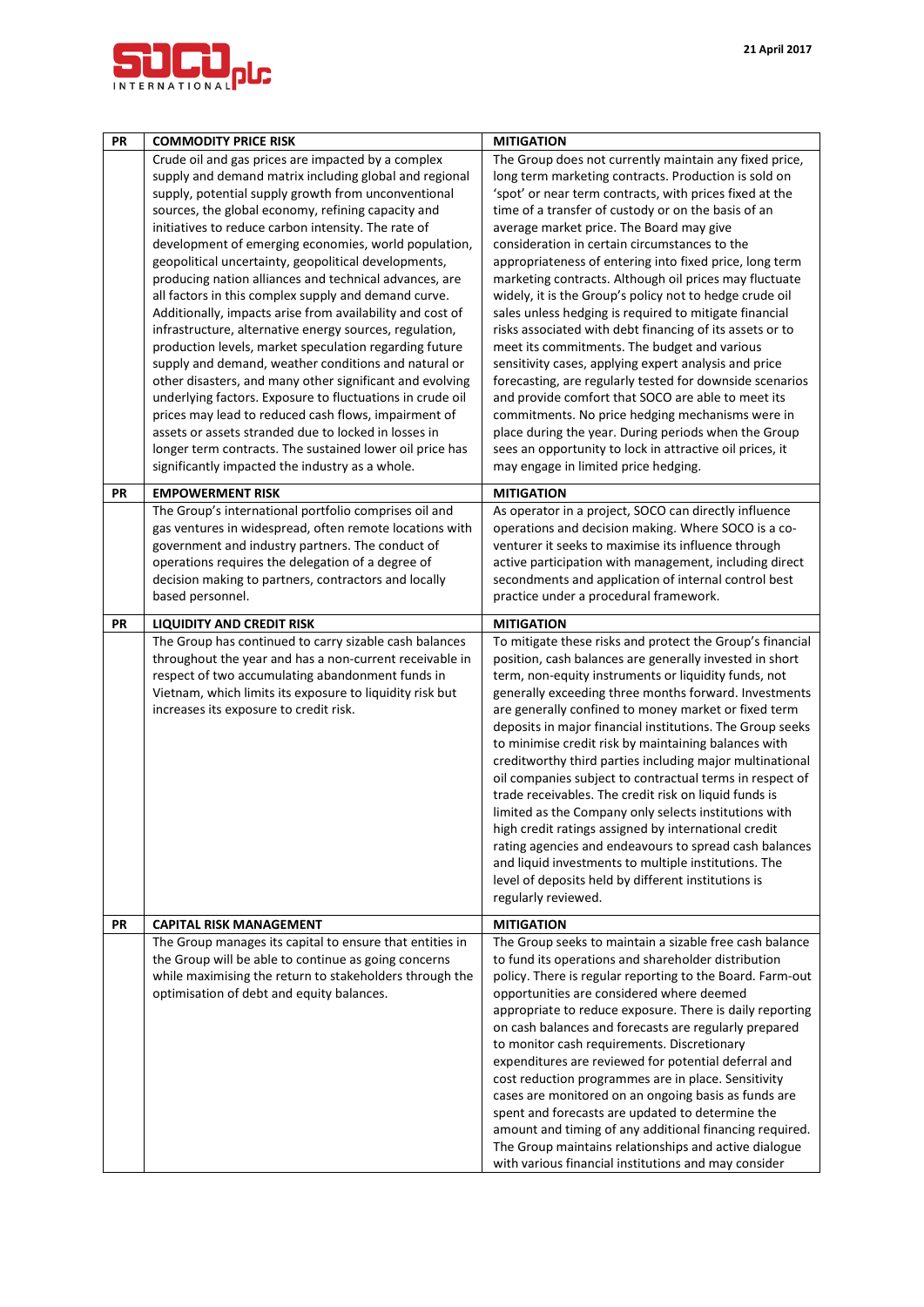

|           |                                                                                                                                                                                                                                                                                                                                                                                                                                                                                                                                                                                                                                                                                  | raising debt or equity finance at the appropriate time                                                                                                                                                                                                                                                                                                                                                                                                                                                                                                                                                                                                                                                                                                                                                                                                                                                                                                                                                                                                                                                           |  |
|-----------|----------------------------------------------------------------------------------------------------------------------------------------------------------------------------------------------------------------------------------------------------------------------------------------------------------------------------------------------------------------------------------------------------------------------------------------------------------------------------------------------------------------------------------------------------------------------------------------------------------------------------------------------------------------------------------|------------------------------------------------------------------------------------------------------------------------------------------------------------------------------------------------------------------------------------------------------------------------------------------------------------------------------------------------------------------------------------------------------------------------------------------------------------------------------------------------------------------------------------------------------------------------------------------------------------------------------------------------------------------------------------------------------------------------------------------------------------------------------------------------------------------------------------------------------------------------------------------------------------------------------------------------------------------------------------------------------------------------------------------------------------------------------------------------------------------|--|
| PR        | <b>RESERVES RISK</b>                                                                                                                                                                                                                                                                                                                                                                                                                                                                                                                                                                                                                                                             | <b>MITIGATION</b>                                                                                                                                                                                                                                                                                                                                                                                                                                                                                                                                                                                                                                                                                                                                                                                                                                                                                                                                                                                                                                                                                                |  |
|           | As discussed in Note 4b to the Financial Statements, the<br>Group uses standard recognised evaluation techniques<br>to estimate its proven and probable oil and gas<br>reserves. Such techniques have inherent uncertainties in<br>their application. SOCO has projects with booked<br>reserves in the early stages of production, development<br>or non-conventional fracture basement reservoirs.<br>Upward or downward revisions to reserve estimates will<br>be made when new and relevant information becomes<br>available. Such revisions may impact the Group's<br>financial position and results, in particular, in relation to<br>DD&A costs and impairment provisions. | Reserve estimates are reviewed regularly by<br>independent consultants. Future development costs are<br>estimated taking into account the level of development<br>required to produce the reserves by reference to<br>operators, where applicable, and internal and third-<br>party engineers.                                                                                                                                                                                                                                                                                                                                                                                                                                                                                                                                                                                                                                                                                                                                                                                                                   |  |
|           | Portfolio management through exploration, appraisal or<br>acquisition may fail to yield reserves in commercial<br>quantities sufficient to replace production. Commercial<br>reserves must be technically and economically<br>recoverable and are subject to risks associated with<br>technical success, future commodity price and future<br>capital and operating cost profiles. Changes in these<br>factors may result in reserves being stranded due to<br>premature writedowns, reduced valuations or<br>conversion to liabilities.                                                                                                                                         | The Group continues to evaluate projects in existing<br>and potentially new areas of interest. The Group is<br>focused on pursuing business development and growth<br>opportunities deemed appropriate and commercial<br>when applying the most current information on<br>underlying trends and factors under various<br>sensitivities.                                                                                                                                                                                                                                                                                                                                                                                                                                                                                                                                                                                                                                                                                                                                                                          |  |
| PR        | STAKEHOLDER AND REPUTATIONAL RISK                                                                                                                                                                                                                                                                                                                                                                                                                                                                                                                                                                                                                                                | <b>MITIGATION</b>                                                                                                                                                                                                                                                                                                                                                                                                                                                                                                                                                                                                                                                                                                                                                                                                                                                                                                                                                                                                                                                                                                |  |
|           | The Group operates in locations, and in an industry<br>sector, where social and environmental matters may be<br>highly sensitive both on the ground and as perceived<br>globally. This can potentially lead to a reputational risk<br>which may influence various Group stakeholders. The<br>actions of international bodies may harm the objectives<br>of the Company and its regional partners.                                                                                                                                                                                                                                                                                | Where SOCO is operator, it implements its health,<br>safety, environmental and social responsibility policies<br>to ensure that Company activities conform to<br>international best practice. For joint or non-operated<br>projects, SOCO seeks to maximise its influence to<br>promote best practice. SOCO garners the views of its<br>stakeholders through direct and indirect engagement<br>and by referring to external sources. Further details of<br>how SOCO addresses these risks can be found in the<br>CSR Report on pages 32 to 43.                                                                                                                                                                                                                                                                                                                                                                                                                                                                                                                                                                   |  |
| <b>PR</b> | <b>OPERATIONAL RISK</b>                                                                                                                                                                                                                                                                                                                                                                                                                                                                                                                                                                                                                                                          | <b>MITIGATION</b>                                                                                                                                                                                                                                                                                                                                                                                                                                                                                                                                                                                                                                                                                                                                                                                                                                                                                                                                                                                                                                                                                                |  |
|           | There are inherent risks in conducting exploration,<br>drilling, and construction operations in the upstream<br>industry. The level of risk is potentially impacted by<br>harsh or unexpectedly extreme geological, geographical<br>or weather conditions which may result in an associated<br>impact on resource availability and increased costs.                                                                                                                                                                                                                                                                                                                              | SOCO seeks to mitigate its operational risks through the<br>application of international best practice, including<br>both in the design and build of its infrastructure and in<br>its operating procedures. Further details of how SOCO<br>addresses these risks can be found in the CSR Report on<br>pages 32 to 43.<br>Mitigation may also be achieved by transferring risk,<br>for example, by entering into partnerships or farm-outs<br>and by maintaining, at a minimum, standard industry<br>best practice insurance. The Board of Directors does<br>not believe that it is practical or prudent to obtain<br>third-party insurance to cover all adverse circumstances<br>it may encounter as a result of its oil and gas activities.<br>However, the Board believes that SOCO's<br>comprehensive property, control of well, casualty,<br>liability and other policy cover conforms to industry<br>best practice. As such, it provides substantial protection<br>against typical industry operational risks. The Board<br>believes it has struck an appropriate balance between<br>exposure and coverage. |  |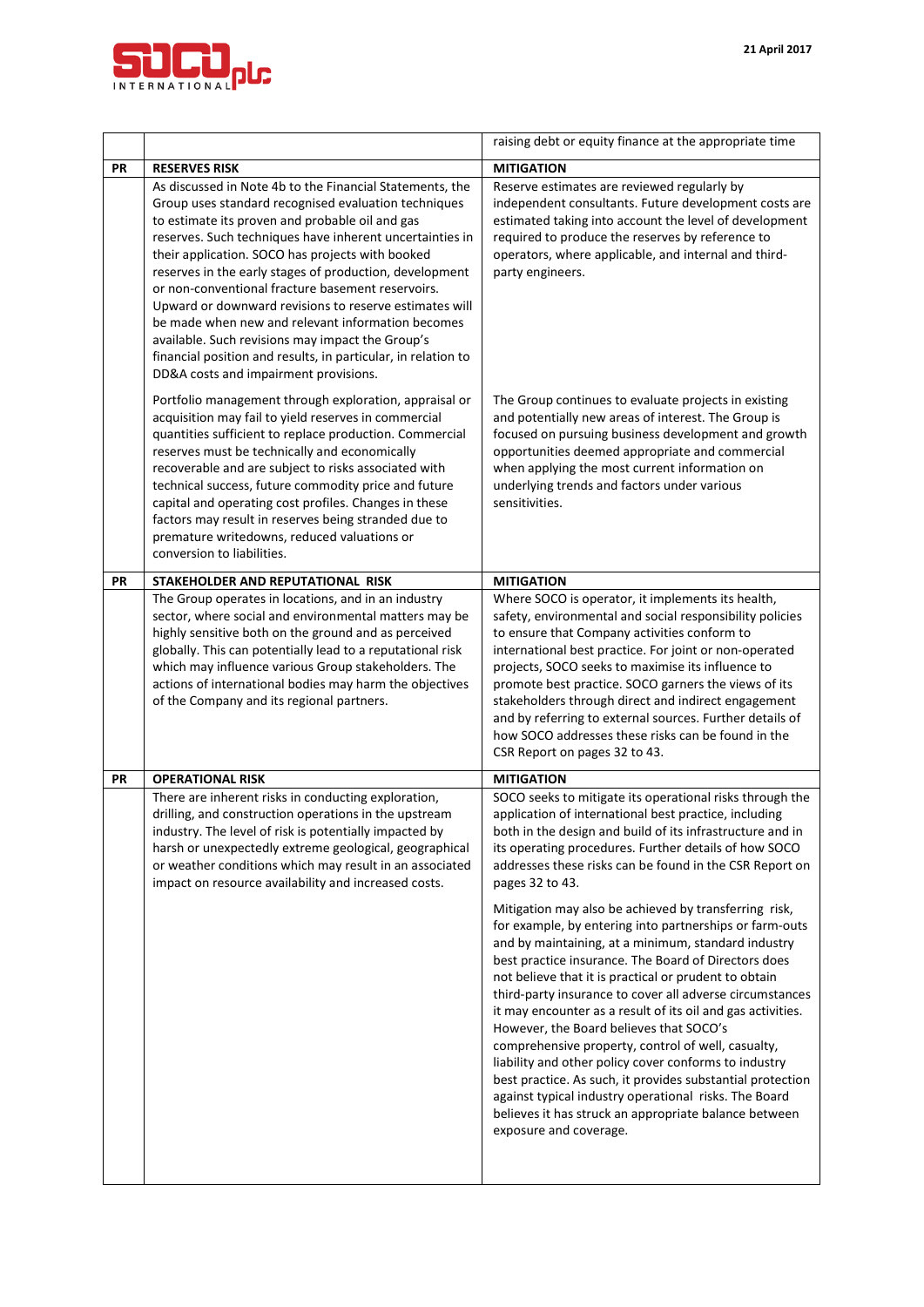

| PR        | <b>STR ATEGIC RISK</b>                                                                                                                                                                                                                                                                                                                                                                                                                                                                                                                                                                                                                                                                                                                                                              | <b>MITIGATION</b>                                                                                                                                                                                                                                                                                                                                                                                                                                                                                                                                                                                                                                                                                                                                                                                                                                                                                     |
|-----------|-------------------------------------------------------------------------------------------------------------------------------------------------------------------------------------------------------------------------------------------------------------------------------------------------------------------------------------------------------------------------------------------------------------------------------------------------------------------------------------------------------------------------------------------------------------------------------------------------------------------------------------------------------------------------------------------------------------------------------------------------------------------------------------|-------------------------------------------------------------------------------------------------------------------------------------------------------------------------------------------------------------------------------------------------------------------------------------------------------------------------------------------------------------------------------------------------------------------------------------------------------------------------------------------------------------------------------------------------------------------------------------------------------------------------------------------------------------------------------------------------------------------------------------------------------------------------------------------------------------------------------------------------------------------------------------------------------|
|           | There is a need to ensure that the Company is well<br>funded to deliver on its capital commitments and<br>business development opportunities whilst achieving its<br>core strategies of Recognising Opportunity, Capturing<br>Potential and Realising Value in order to deliver long<br>term viability for the business.                                                                                                                                                                                                                                                                                                                                                                                                                                                            | The Company reviews a three year plan as part of its<br>planning cycle and Going Concern and Viability<br>Statement testing. The actual results to budget and<br>forecasts are reviewed regularly by the Board. The<br>Company also reviews regularly the remaining life of<br>field economics given changes in economic conditions.<br>Potential business development opportunities are<br>assessed utilising the most current analysis for<br>forecasting and sensitivities. The Board discusses<br>strategy at each meeting of the Directors which<br>includes an appropriate allocation between business<br>development activities and shareholder returns.                                                                                                                                                                                                                                       |
| <b>PR</b> | <b>HUMAN RESOURCE RISK</b>                                                                                                                                                                                                                                                                                                                                                                                                                                                                                                                                                                                                                                                                                                                                                          | <b>MITIGATION</b>                                                                                                                                                                                                                                                                                                                                                                                                                                                                                                                                                                                                                                                                                                                                                                                                                                                                                     |
|           | The retention and recruitment of high quality personnel<br>is essential for SOCO to deliver on its strategy. The loss<br>of key experience and expertise could result in serious<br>gaps within the Company knowledge base.                                                                                                                                                                                                                                                                                                                                                                                                                                                                                                                                                         | The Remuneration Committee retains independent<br>advisors to test the competitiveness of compensation<br>packages for key employees. SOCO operates bonus and<br>long term incentive plans as well as the share option<br>plans to provide incentive. Succession planning is in<br>place for all key areas of the business. Further details of<br>SOCO's remuneration policies and practices can be<br>found in the Directors' Remuneration Report on pages<br>65 to 81.                                                                                                                                                                                                                                                                                                                                                                                                                              |
|           | <b>CLIMATE CHANGE RISK</b>                                                                                                                                                                                                                                                                                                                                                                                                                                                                                                                                                                                                                                                                                                                                                          | <b>MITIGATION</b>                                                                                                                                                                                                                                                                                                                                                                                                                                                                                                                                                                                                                                                                                                                                                                                                                                                                                     |
|           | Global transition to a lower carbon intensity economy in<br>response to climate change could result in reduced<br>demand and increased operating cost, capital cost,<br>regulation and taxation. Accordingly, it is a factor that<br>impacts many of the Group's principal risks set out<br>herein, including those associated with commodity<br>price, reserves, operations, political, stakeholder and<br>reputational.                                                                                                                                                                                                                                                                                                                                                           | This report sets out the manner in which the Group<br>seeks to mitigate each of its principal risks, including<br>those that may be impacted by a global transition to a<br>lower carbon intensity economy. There continues to be<br>a wide range of views regarding future global energy<br>markets, from a relatively benign main scenario,<br>considered most likely, to substantially more severe<br>scenarios that may arise from a sharper transition. In<br>applying the mitigation measures for each of the<br>Group's principal risks, SOCO seeks to monitor and<br>apply the most current and evolving information on<br>trends and factors that may impact on its current<br>projects and as may be applicable to proposed future<br>projects and the strategy for developing the business.<br>Further details on climate change can also be found in<br>the CSR Report on pages 32 to 43. |
|           | POLITICAL AND REGIONAL RISK                                                                                                                                                                                                                                                                                                                                                                                                                                                                                                                                                                                                                                                                                                                                                         | <b>MITIGATION</b>                                                                                                                                                                                                                                                                                                                                                                                                                                                                                                                                                                                                                                                                                                                                                                                                                                                                                     |
|           | Many of the Group's projects are in developing<br>countries or countries with emerging free market<br>systems where the regulatory environment may not be<br>as mature as in more developed countries. There may<br>be a high level of risk in relation to compliance with and<br>interpretation of emerging hydrocarbon law, taxation<br>and other regulations. Some of the Group's interests are<br>in regions identified as potentially more susceptible to<br>business interruptions due to the consequences of<br>possible unrest. Additionally, the energy sector is<br>exposed to a wide range of international political<br>developments which could impact the operating and<br>regulatory environment resulting in increased operating<br>costs, compliance and taxation. | SOCO seeks to minimise such risks by using both<br>international and in-country professional advisors and<br>by engaging directly with the relevant authorities where<br>appropriate. The Group assesses the risks of operating<br>in specific areas before beginning operations in order to<br>determine these risks as commercially acceptable.<br>Project reviews are conducted on a risked basis<br>considering the most relevant project-based factors<br>under various sensitivities. SOCO does not currently<br>carry political risk insurance or associated business<br>interruption insurance coverage to mitigate such risks.<br>However, it periodically assesses the cost and benefit of<br>both and future circumstances may lead the Group to<br>acquire such insurance cover.                                                                                                          |
|           | <b>BUSINESS CONDUCT AND BRIBERY RISK</b>                                                                                                                                                                                                                                                                                                                                                                                                                                                                                                                                                                                                                                                                                                                                            | <b>MITIGATION</b>                                                                                                                                                                                                                                                                                                                                                                                                                                                                                                                                                                                                                                                                                                                                                                                                                                                                                     |
|           | SOCO operates both in an industry sector and in certain<br>countries where the promotion of transparent<br>procurement and investment policies is perceived as                                                                                                                                                                                                                                                                                                                                                                                                                                                                                                                                                                                                                      | The Group seeks to mitigate these risks by ensuring that<br>it has adequate procedures (including vendor due<br>diligence) in place to eliminate bribery and that all                                                                                                                                                                                                                                                                                                                                                                                                                                                                                                                                                                                                                                                                                                                                 |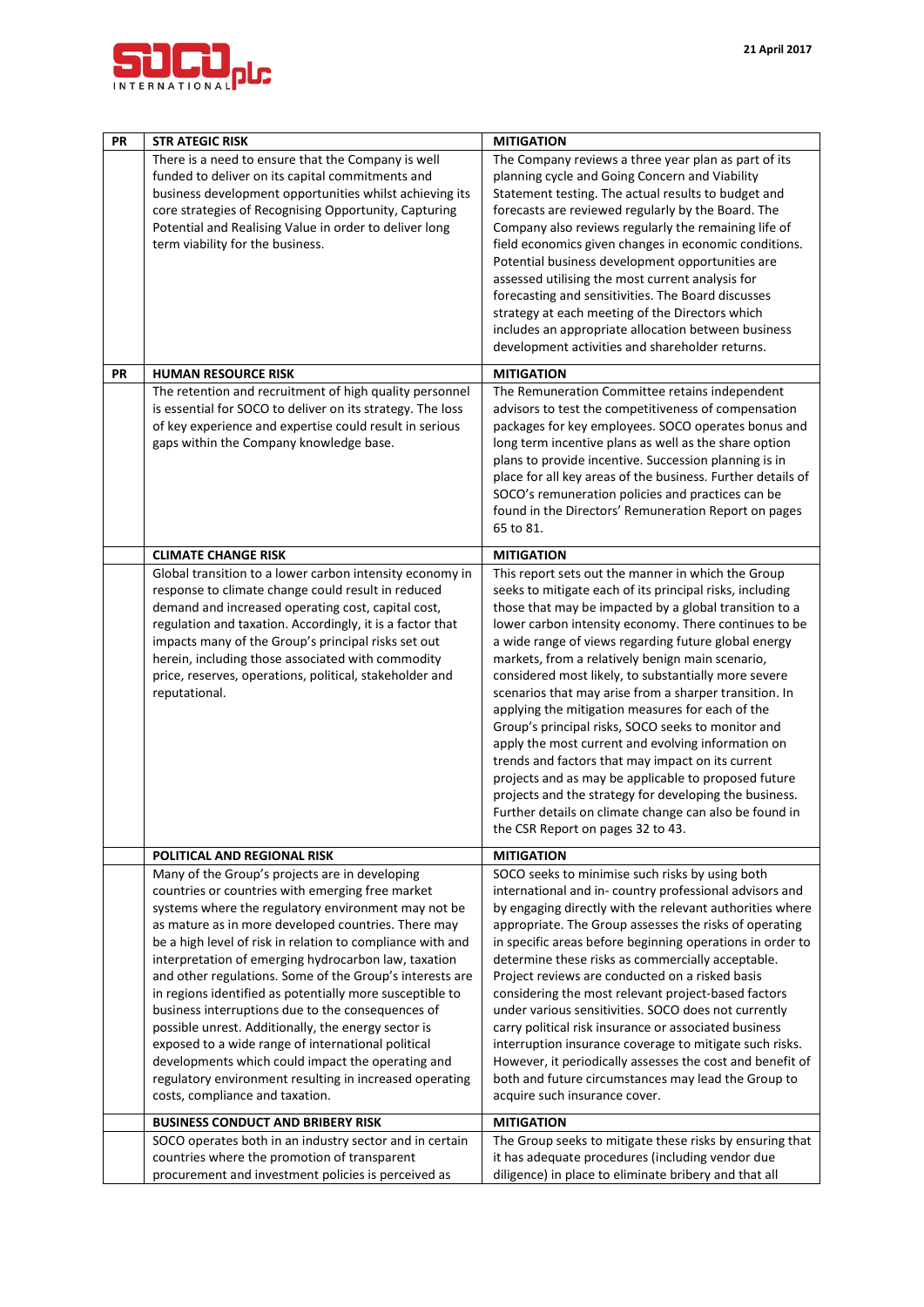

| having a low priority and where customary practice may<br>fall short of the standards expected by the UK Bribery<br>Act.                                                                                                                                                                                                                                                                                                                                                                                                                                                                                                                                                                                                                                                                                                                                                                                                                 | employees, agents and other associated persons are<br>made fully aware of the Group's policies and<br>procedures with regard to ethical behaviour, business<br>conduct and transparency. The annual training and<br>compliance certifications by all associated persons,<br>refreshes and reinforces SOCO's Code of Business<br><b>Conduct and Ethics.</b>                                                                                                                                                                                                                                                                                                                                                                                                                                                                                                                                                                                                        |
|------------------------------------------------------------------------------------------------------------------------------------------------------------------------------------------------------------------------------------------------------------------------------------------------------------------------------------------------------------------------------------------------------------------------------------------------------------------------------------------------------------------------------------------------------------------------------------------------------------------------------------------------------------------------------------------------------------------------------------------------------------------------------------------------------------------------------------------------------------------------------------------------------------------------------------------|-------------------------------------------------------------------------------------------------------------------------------------------------------------------------------------------------------------------------------------------------------------------------------------------------------------------------------------------------------------------------------------------------------------------------------------------------------------------------------------------------------------------------------------------------------------------------------------------------------------------------------------------------------------------------------------------------------------------------------------------------------------------------------------------------------------------------------------------------------------------------------------------------------------------------------------------------------------------|
|                                                                                                                                                                                                                                                                                                                                                                                                                                                                                                                                                                                                                                                                                                                                                                                                                                                                                                                                          | Running in parallel with the Group's general risk<br>management process, the Audit & Risk Committee has<br>established a detailed bribery risk assessment and<br>mitigation reporting procedure. Bribery risks are<br>monitored throughout the year along with<br>implementation of procedures to mitigate any new risks<br>identified. The Company has arrangements for<br>'whistleblowing', whereby staff may, in confidence,<br>raise concerns regarding improprieties, which would be<br>addressed with appropriate follow-up action. To<br>facilitate such reporting the Company maintains an<br>Ethics Hotline Service using an independent,<br>confidential telephone service that can be used by staff<br>members and other stakeholders to report a suspected<br>breach of SOCO's Code of Business Conduct and Ethics.<br>Further details on the Company's Anti-Bribery and<br>Corruption programme can be found in the CSR Report<br>on pages 32 to 43. |
| <b>FOREIGN CURRENCY RISK</b>                                                                                                                                                                                                                                                                                                                                                                                                                                                                                                                                                                                                                                                                                                                                                                                                                                                                                                             | <b>MITIGATION</b>                                                                                                                                                                                                                                                                                                                                                                                                                                                                                                                                                                                                                                                                                                                                                                                                                                                                                                                                                 |
| Generally, it is the Company's policy to conduct and<br>manage its business in US dollars. Cash balances in<br>Group subsidiaries are primarily held in US dollars, but<br>smaller amounts may be held in GB pounds or local<br>currencies to meet immediate operating or<br>administrative expenses, or to comply with local<br>currency regulations. From time to time the Company<br>may take short term hedging positions to protect the<br>value of any cash balances it holds in non-US dollar<br>currencies. The currency markets have been impacted<br>by the Brexit decision in June 2016. SOCO's free cash<br>flow from operations is USD based and any conversion<br>to fund GBP based costs, is favourably impacted post<br>the Brexit result. However, there could be an<br>unfavourable impact on any funding of potential USD<br>denominated acquisitions through an equity raise on<br>the London Stock Exchange in GBP. | The Group seeks to minimise the impact that debt<br>financing has on its balance sheet by negotiating<br>borrowings in matching currencies. The impact of a 10%<br>movement in foreign exchange rates on the Group's<br>foreign currency denominated net assets as at 31<br>December 2016 would not have been material (2015:<br>not material) and would not have been material with<br>respect to the Group's profit in 2016 (2015: not<br>material).                                                                                                                                                                                                                                                                                                                                                                                                                                                                                                            |
| <b>CYBER RISK</b>                                                                                                                                                                                                                                                                                                                                                                                                                                                                                                                                                                                                                                                                                                                                                                                                                                                                                                                        | <b>MITIGATION</b>                                                                                                                                                                                                                                                                                                                                                                                                                                                                                                                                                                                                                                                                                                                                                                                                                                                                                                                                                 |
| Cyber security breaches could result in the loss of key<br>confidential data, disrupt critical business systems or<br>cause reputational and/ or financial harm.                                                                                                                                                                                                                                                                                                                                                                                                                                                                                                                                                                                                                                                                                                                                                                         | SOCO continues to focus its efforts on prevention and<br>detection to these threats and employs a programme of<br>effective continuous monitoring.                                                                                                                                                                                                                                                                                                                                                                                                                                                                                                                                                                                                                                                                                                                                                                                                                |
| <b>CONTR ACTUAL RISK</b>                                                                                                                                                                                                                                                                                                                                                                                                                                                                                                                                                                                                                                                                                                                                                                                                                                                                                                                 | <b>MITIGATION</b>                                                                                                                                                                                                                                                                                                                                                                                                                                                                                                                                                                                                                                                                                                                                                                                                                                                                                                                                                 |
| The Group enters into various contractual arrangements<br>in the ordinary course of its business. Such contracts<br>may rely on provisional information which is subject to<br>further negotiation at a later date. This may give rise to<br>uncertainty of such information.                                                                                                                                                                                                                                                                                                                                                                                                                                                                                                                                                                                                                                                            | The Group manages its commitments via the annual<br>budget and regular forecasts, reporting against actuals<br>on a monthly basis. Board delegated authority<br>minimises the exposure to unauthorised commitments                                                                                                                                                                                                                                                                                                                                                                                                                                                                                                                                                                                                                                                                                                                                                |